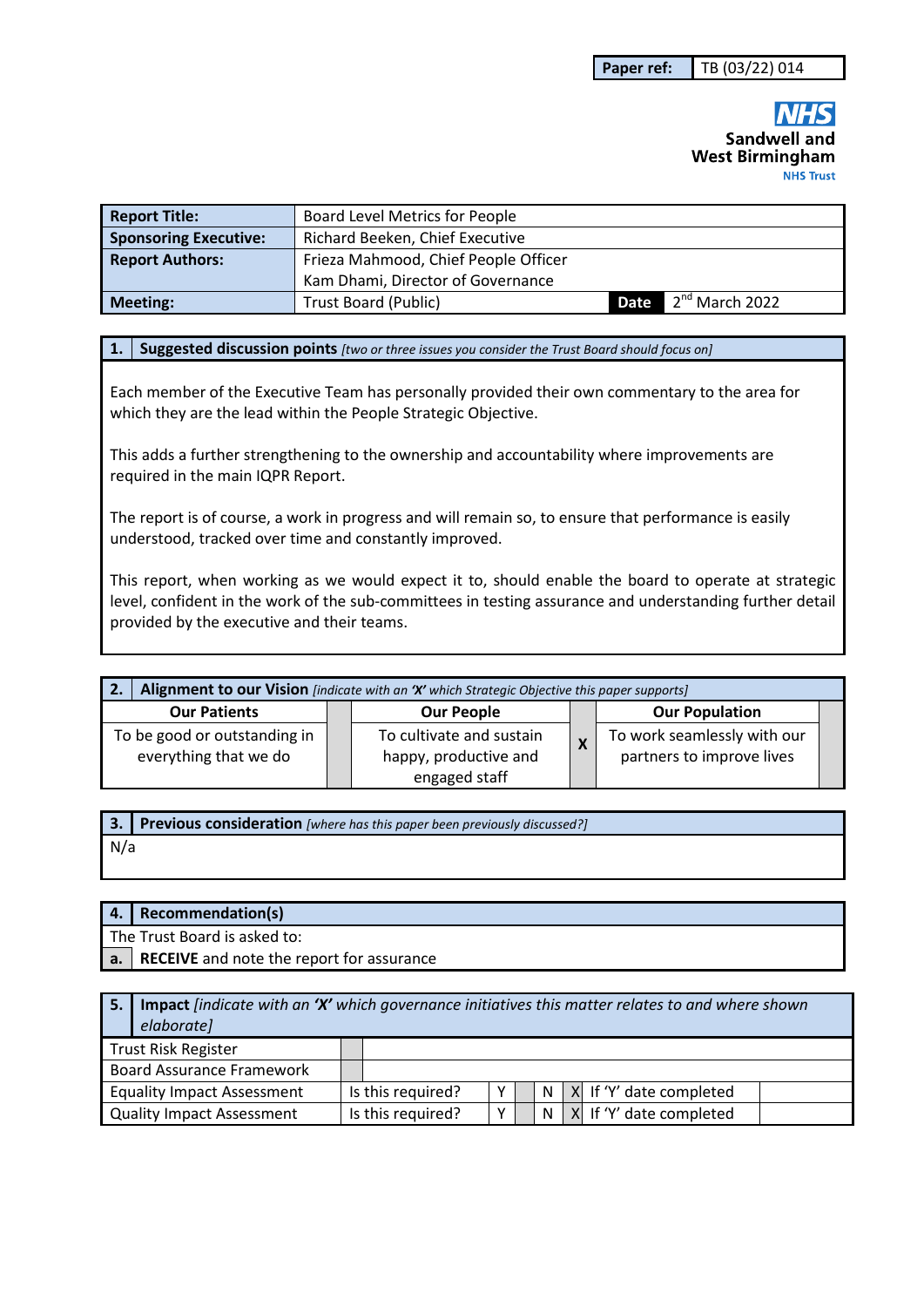### **SANDWELL AND WEST BIRMINGHAM HOSPITALS NHS TRUST**

# **Report to the Public Trust Board: 2nd March 2022**

### **Board Level Metrics for People**

| <b>CQC Domain</b>                                                                                                                                                                                                                                                                                                                                                                                                                                                                                                                                                                                                                                                                                                                                                                                                                                                                                                                                                    | <b>Well-Led</b>   |  |  |  |  |
|----------------------------------------------------------------------------------------------------------------------------------------------------------------------------------------------------------------------------------------------------------------------------------------------------------------------------------------------------------------------------------------------------------------------------------------------------------------------------------------------------------------------------------------------------------------------------------------------------------------------------------------------------------------------------------------------------------------------------------------------------------------------------------------------------------------------------------------------------------------------------------------------------------------------------------------------------------------------|-------------------|--|--|--|--|
| <b>Trust Strategic Objective</b>                                                                                                                                                                                                                                                                                                                                                                                                                                                                                                                                                                                                                                                                                                                                                                                                                                                                                                                                     | <b>Our People</b> |  |  |  |  |
| Executive Lead(s): Chief People Officer & Director of Governance                                                                                                                                                                                                                                                                                                                                                                                                                                                                                                                                                                                                                                                                                                                                                                                                                                                                                                     |                   |  |  |  |  |
| <b>Days Lost to Sickness Absences</b><br>Sickness absence for the month of January 2022 increased significantly above target with the<br>average trend showing consistent increases in recent months due to anxiety<br>stress/depression/other psychiatric illnesses, other musculoskeletal problems and cold, cough,<br>flu-influenza (includes COVID related absence)                                                                                                                                                                                                                                                                                                                                                                                                                                                                                                                                                                                              |                   |  |  |  |  |
| We have maintained a corporate focus on health and wellbeing; with access to Well-being<br>hubs; mental health support, lifestyle health management advice, training for managers and<br>specialist support from OH. The Groups have continued to support wellbeing through the<br>Restoration and Recovery group. The findings of a recent review which were approved by the<br>Executive Team have been communicated across the Trust. The focus of this is on investing in<br>core wellbeing such as developing staff break rooms, improving access to food and hydration,<br>along with delivering fully staffed ambitions. This included ensuring consistency in access of<br>support and appropriate rest to improve the resilience of staff.                                                                                                                                                                                                                  |                   |  |  |  |  |
| There is strong ownership and accountability for the management of absence at group level<br>reinforced through OMC. A daily rhythm of sickness reporting and management has been<br>established to support covid surge efforts. The Groups have also been supported to ensure<br>trigger meetings continue to take place and that they are delivering against the revised<br>trajectories previously agreed at POD Committee.                                                                                                                                                                                                                                                                                                                                                                                                                                                                                                                                       |                   |  |  |  |  |
| <b>Turnover (Monthly)</b><br>Turnover has increased slightly this month compared to the previous month.                                                                                                                                                                                                                                                                                                                                                                                                                                                                                                                                                                                                                                                                                                                                                                                                                                                              |                   |  |  |  |  |
| A comprehensive retention plan and investigative tool has been developed supported by a<br>multi-disciplinary approach to identify and target hot spot areas. Revised arrangements are in<br>place to support improvements in Recruitment & On-boarding process following an<br>independent review of processes. A strong focus on Nurse retention has been established<br>through engagement along with a detailed support plan for retaining colleagues in their later<br>career. Our strategic approach to flexible working as a lever for retention has been overhauled<br>with support from NHSEI as part of our engagement with the National Pioneer "Flex for Work<br>programme". There is more focused work to complete on the High Impact actions for achieving<br>Equality, Diversity and Inclusion aims that will also contribute positively to improving turnover<br>particularly in relation to the talent management and employee relations processes. |                   |  |  |  |  |